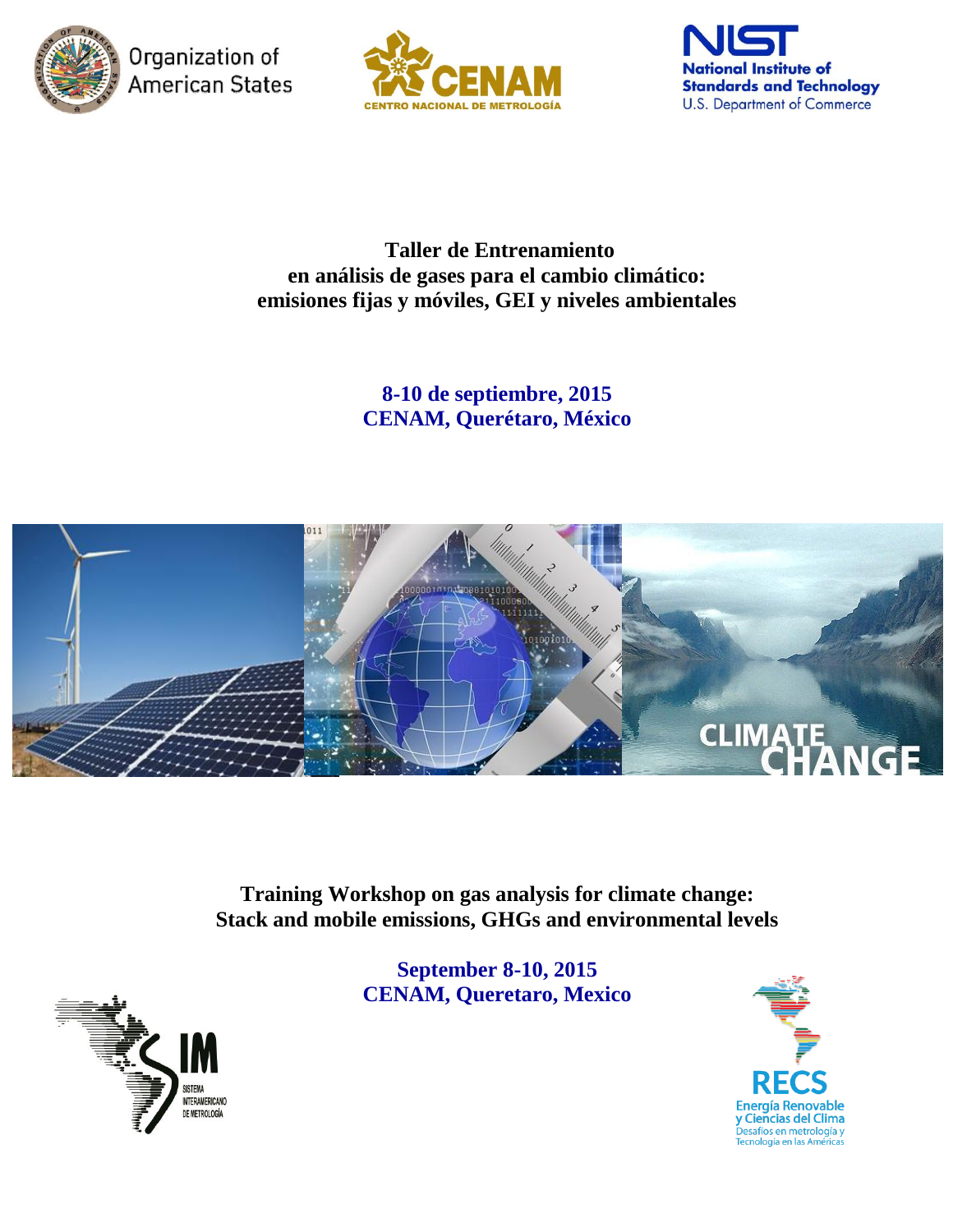





## **September 8, 2015 Tuesday Day 1 : Session A – Institutional Awareness/ Día 1- Conciencia Institucional Theme: Do we have the right policies in place? / Tema - ¿Tenemos las políticas adecuadas?** 8:30 **Travel to CENAM from Hotel and Registration/ Registro** 9:00 **Welcoming Remarks/ Palabras de Bienvenida Opening Address/ Discurso Inaugural** CENAM – **….** , General Director of CENAM or of Metrology of Materials?, CENAM México OAS – **Ruben Contreras,** Senior Energy and Climate Change Specialist, OAS/OEA NIST – **Dr. Claire Saundry**, Director/Directora, International and Academic Affairs, NIST 9:30 – 10:00 *Scope of the workshop and its relation with climate change/ Alcance del taller de entrenamiento y su relación con el cambio climático* Jorge Koelliker, Sientific Coordinator Gas Metrology Group, CENAM / Jorge Koelliker, Coordinador Científico del Grupo de Metrología de Gases, CENAM, Mexico 10:00 – 10:30 *Regulations of air pollutants: why and how are they regulated?/ Normativa en contaminantes del aire: ¿por qué y cómo están regulados?* Jorge Koelliker, Sientific Coordinator Gas Metrology Group, CENAM / Jorge Koelliker, Coordinador Científico del Grupo de Metrología de Gases, CENAM, Mexico 10:30 *Break/Pausa* 11:00 – 11:30 11:30 – 12:00 *Methods and technologies for assays versus those for development of measurement standards / Métodos y tecnologías para ensayos contra aquellos para el desarrollo de patrones de medida* **General remaks and technologies for gas standards in CENAM** / Jorge Koelliker, CENAM **Technologies for gas standards and gaseous environmental assays** / Lyn Gameson, NIST 12:00-12:30 *Introduction to traceability in gas analysis* / Jorge Koelliker, CENAM 12:30 *Lunch / Almuerzo*

| September 8, 2015 Tuesday                                                |                                                                                                                                                                                                      |  |
|--------------------------------------------------------------------------|------------------------------------------------------------------------------------------------------------------------------------------------------------------------------------------------------|--|
| Day 1: Session B - Technical Workshop/ Día 1- Taller Técnico             |                                                                                                                                                                                                      |  |
| Theme: Introduction to the Preparation and Certification of Gas Mixtures |                                                                                                                                                                                                      |  |
| Tema:                                                                    |                                                                                                                                                                                                      |  |
|                                                                          |                                                                                                                                                                                                      |  |
| $14:00 - 14:40$                                                          | Introduction to the Preparation of gas mixtures by the gravimetric method / Francisco Rangel CENAM                                                                                                   |  |
| $14:40 - 15:20$                                                          | Introduction to the Certification of gas mixtures / Carlos Ramirez CENAM                                                                                                                             |  |
| $15:20 - 15:40$                                                          | <b>Break/Pausa</b>                                                                                                                                                                                   |  |
| $15:40 - 16:10$                                                          | Visit to the preparation laboratory of gas mixtures and explanation of the preparation of a gaseous<br><b>PRMs / Francisco Rangel, CENAM</b>                                                         |  |
| $16:10 - 17:00$                                                          | Visit to the gas analysis laboratory and hands on the certification of a 800 $\mu$ mol/mol NO/N <sub>2</sub> gas<br>mixture for stack/vehicle emissions / Carlos Ramirez and Francisco Rangel, CENAM |  |
| 17:15                                                                    | <b>Travel back to your hotel</b>                                                                                                                                                                     |  |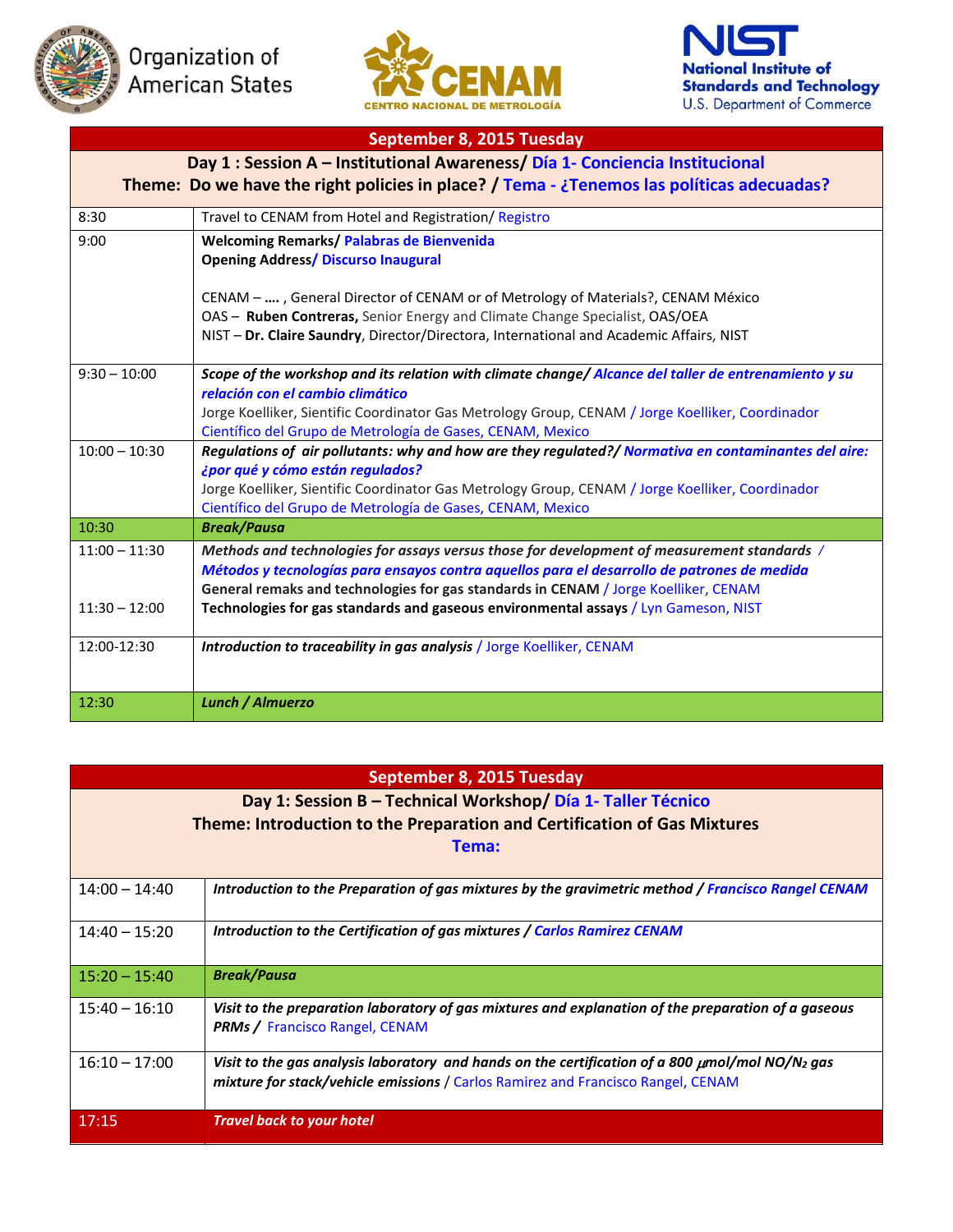





| September 9, 2015 Wednesday                                              |                                                                                                                                             |  |
|--------------------------------------------------------------------------|---------------------------------------------------------------------------------------------------------------------------------------------|--|
| Day 2 : Technical Workshop / Día 2- Taller Técnico                       |                                                                                                                                             |  |
| <b>Theme: Certification of Gas Mixtures and Mobile Emission Programs</b> |                                                                                                                                             |  |
| 8:30                                                                     | Travel to CENAM from Hotel and Registration/ Registro                                                                                       |  |
| $9:00 - 9:30$                                                            | Calculations for the certification of gas mixtures / Carlos Ramirez CENAM                                                                   |  |
| $9:30 - 10:00$                                                           | Certification of Gas mixtures according to NIST Programs / Lyn Gameson, NIST                                                                |  |
| $10:00 - 10:30$                                                          | Implementation of regulations in the mobile emission programs / Jorge Koelliker CENAM                                                       |  |
| 10:30                                                                    | <b>Break/Pausa</b>                                                                                                                          |  |
| $11:00 - 11:30$                                                          | Needs of CRMs and NIST services in the mobile emissions programs / Lyn Gameson, NIST<br>(e.g. EPA verification program carried out by NIST) |  |
| 11:30-12:00                                                              | Sampling of CRMs and gas mixtures / Jorge Koelliker, CENAM                                                                                  |  |
| 12:00-12:30                                                              | <b>Questions of participants</b>                                                                                                            |  |
| 12:30                                                                    | <b>Lunch / Almuerzo</b>                                                                                                                     |  |

| September 9, 2015 Wednesday                                  |                                                                                                            |  |
|--------------------------------------------------------------|------------------------------------------------------------------------------------------------------------|--|
| Day 1: Session B - Technical Workshop/ Día 1- Taller Técnico |                                                                                                            |  |
|                                                              | <b>Theme: Certification of Gas Mixtures and Mobile Emission Programs</b>                                   |  |
|                                                              |                                                                                                            |  |
| $14:00 - 15:00$                                              | Hands on measurement of propane/N <sub>2</sub> binary mixture by GC-FID for mobile emissions (group 1) /   |  |
|                                                              | <b>Carlos Ramirez CENAM</b>                                                                                |  |
|                                                              | Hands on measurement of a 25 $\mu$ mol/mol CO/N <sub>2</sub> binary mixture by NDIR for ambient air levels |  |
|                                                              | (group 2) / Manuel Avila CENAM                                                                             |  |
| $15:00 - 16:00$                                              | Hands on measurement of a 25 µmol/mol CO/N <sub>2</sub> binary mixture by NDIR for ambient air levels      |  |
|                                                              | (group 1) / Manuel Avila CENAM                                                                             |  |
|                                                              | Hands on measurement of propane/N <sub>2</sub> binary mixture by GC-FID for mobile emissions (group 2) /   |  |
|                                                              | <b>Carlos Ramirez CENAM</b>                                                                                |  |
| $16:00 - 16:20$                                              | <b>Break/Pausa</b>                                                                                         |  |
| $16:20 - 17:00$                                              | Visit to the gas analysis laboratory to explain gas services $\sqrt{G}$ Gas analysis group, CENAM          |  |
| 17:15                                                        | <b>Travel back to your hotel</b>                                                                           |  |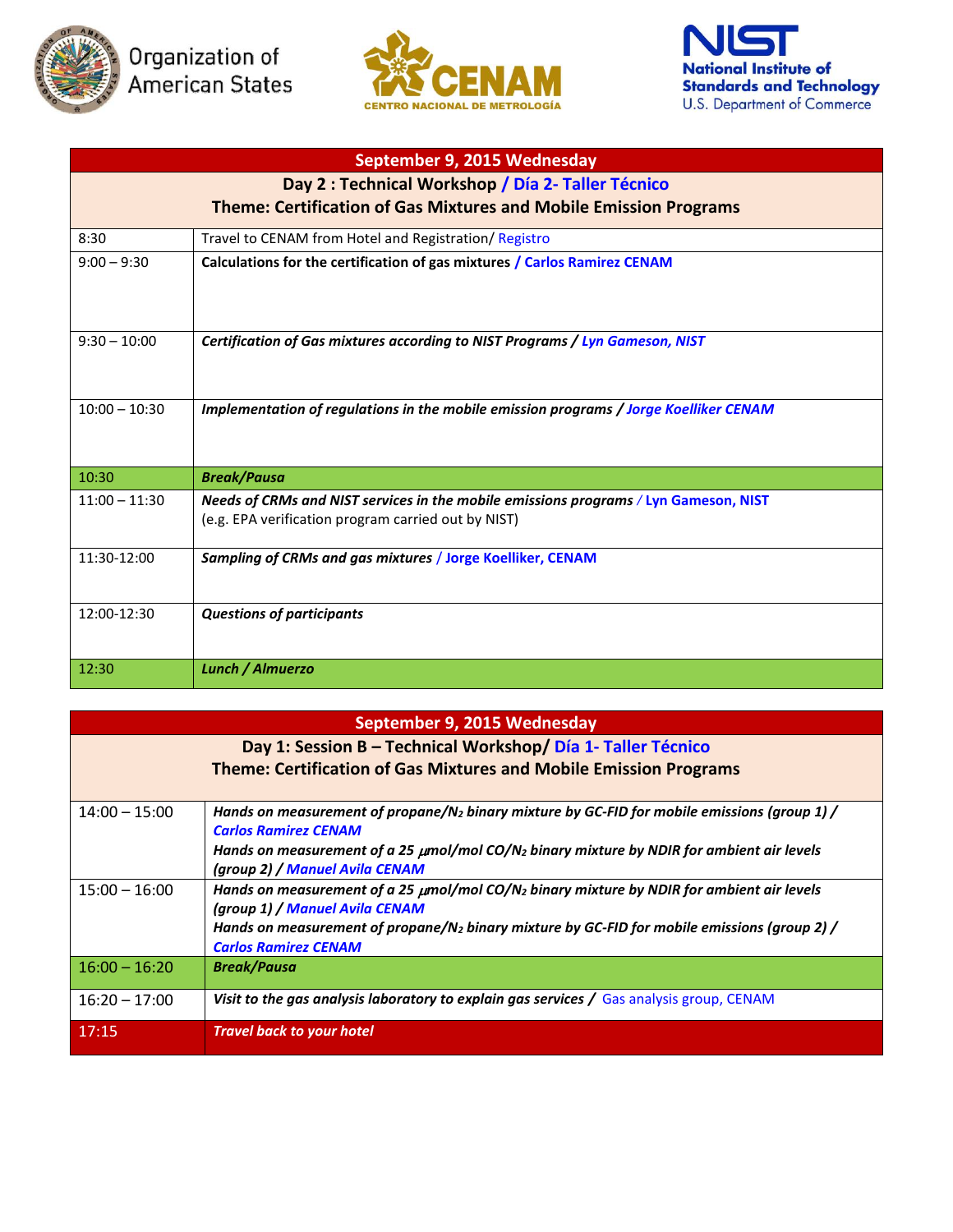





## **September 10, 2015 Thursday Day 3 : Technical Workshop / Día 3- Taller Técnico Theme: Stack Emissions, Air Quality and GHGs measurements** 8:30 Travel to CENAM from Hotel and Registration/ Registro 9:00 – 9:30 **Stack emissions CRMs, implementation of regulations and restrictions / Jorge Koelliker CENAM** Topic of technical limitations of NMIs and dificulties in Latin American Countries 9:30 – 10:30 *Flow measurement capabilities needed to carry out assays of stack emissions / Flow person from NIST*  Maybe help from Lyn G. to carry out interference studies in multicomponent gas mixtures 10:30 *Break/Pausa* 11:00 – 11:30 *Air quality measurement standards as implemented in Mexico / Jorge Koelliker CENAM* Feedback of the topic as implemented in the USA and by NIST 11:30-12:00 *Measurements of GHGs* **WMO requirements for GHGs and current situation in comparisons / Jorge Koelliker CENAM Certification of CRMs from NIST for GHGs. Lyn Gameson or Jerry R., NIST** 12:00-12:30 *Questions of participants* 12:30 *Lunch / Almuerzo*

| September 10, 2015 Thursday                                  |                                                                                                                                                                                         |  |
|--------------------------------------------------------------|-----------------------------------------------------------------------------------------------------------------------------------------------------------------------------------------|--|
| Day 3: Session B - Technical Workshop/ Día 3- Taller Técnico |                                                                                                                                                                                         |  |
| Theme: Stack Emissions, Air Quality and GHGs measurements    |                                                                                                                                                                                         |  |
| $14:00 - 15:00$                                              | Hands on measurement of methane by GC-FID for GHGs (group 1) / Carlos Ramirez CENAM<br>Hands on measurement of CO2/N <sub>2</sub> by GC-FID for GHGs (group 2) / Francisco Rangel CENAM |  |
| $15:00 - 16:00$                                              | Hands on measurement of CO2/N <sub>2</sub> by GC-FID for GHGs (group 1) / Francisco Rangel CENAM<br>Hands on measurement of methane by GC-FID for GHGs (group 2) / Carlos Ramirez CENAM |  |
| $16:00 - 16:20$                                              | <b>Break/Pausa</b>                                                                                                                                                                      |  |
| $16:00 - 17:00$                                              | Questions and Closing Remarks / Preguntas y Palabras de Cierre                                                                                                                          |  |
| 17:15                                                        | <b>Travel back to your hotel</b>                                                                                                                                                        |  |